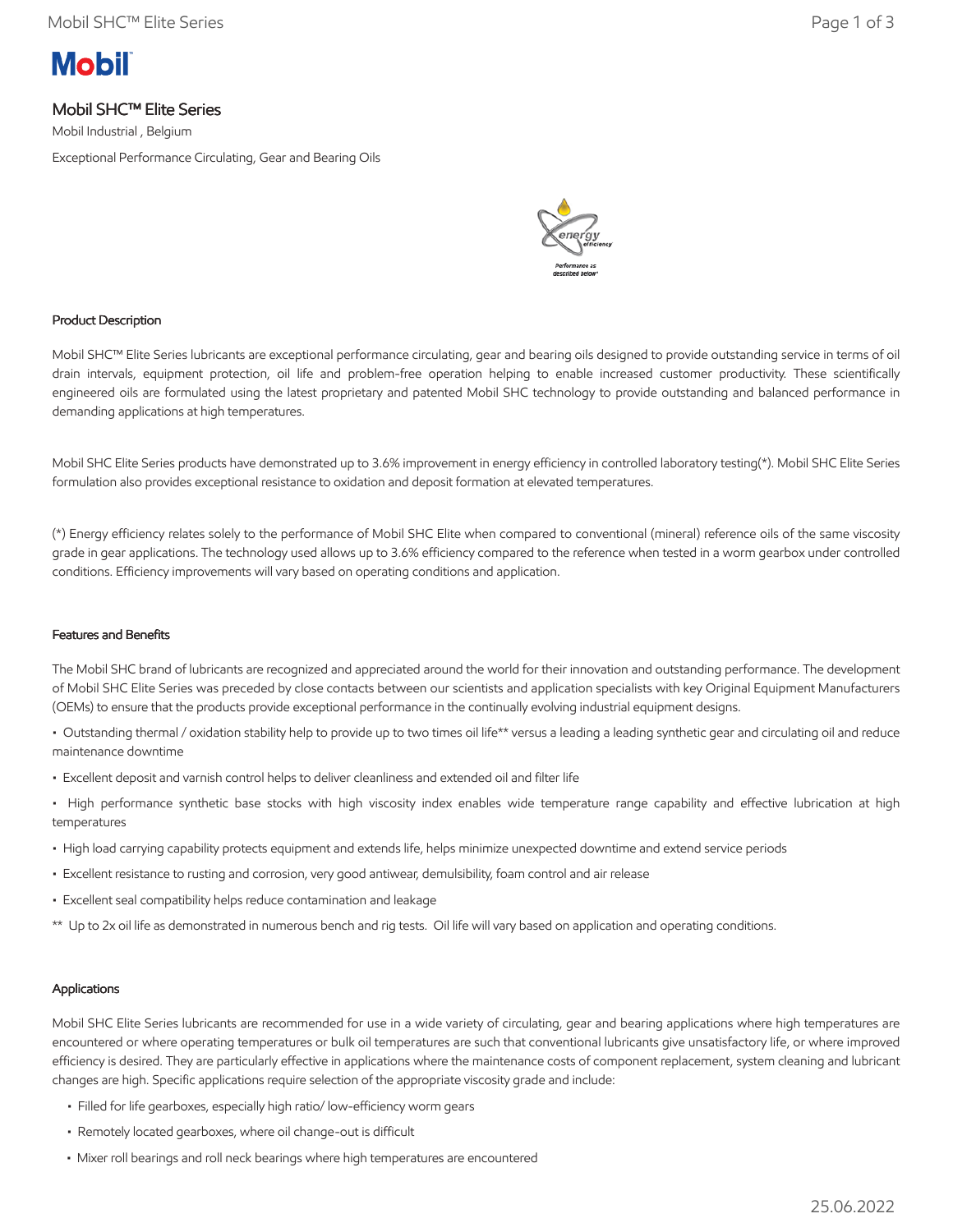# Mobil SHC™ Elite Series Page 2 of 3

- Plastic calendars
- Severe centrifuge applications, including marine centrifuges

 • Mobil SHC Elite 150 and 220 are suitable for Oil Flooded Rotary Screw Compressors compressing natural gas, field gas gathering, CO2 and other process gasses used in the natural gas industry

### Specifications and Approvals

| This product has the following approvals: | 150 | 220 | 320 |
|-------------------------------------------|-----|-----|-----|
| Fives Cincinnati P-59                     |     |     | Х   |
| Fives Cincinnati P-74                     |     | X   |     |
| Fives Cincinnati P-77                     |     |     |     |

| This product meets or exceeds the requirements of: | 150 | 220 | 320 |
|----------------------------------------------------|-----|-----|-----|
| AGMA 9005-F16                                      | Х   | X   | X   |
| DIN 51517-2:2018-09                                | X   | X   | Χ   |
| DIN 51517-3:2018-09                                | Х   | X   | X   |
| ISO L-CKD (ISO 12925-1:2018)                       | X   | X   | X   |

## Properties and Specifications

| Property                                               | 150            | 220            | 320            |
|--------------------------------------------------------|----------------|----------------|----------------|
| Grade                                                  | <b>ISO 150</b> | <b>ISO 220</b> | <b>ISO 320</b> |
| Appearance, AMS 1738                                   | Clear & Bright | Clear & Bright | Clear & Bright |
| Copper Strip Corrosion, 24 h, 121 C, Rating, ASTM D130 | 2A             | 2A             | 2A             |
| Density @ 15.6 C, g/ml, ASTM D4052                     | 0.870          | 0.872          | 0.873          |
| Emulsion, Time to 37 mL Water, 82 C, min, ASTM D1401   | 30             | 30             | 30             |
| FE8 wear test, V50 roller wear, mg, DIN 51819-3        | 2.5            | 1.5            |                |
| FZG Scuffing, Fail Load Stage, A/8.3/90, ISO 14635-1   | 12             | 13             | 13             |
| Flash Point, Cleveland Open Cup, °C, ASTM D92          | 266            | 272            | 278            |
| Foam, Sequence I, Stability, ml, ASTM D892             | $\mathbf 0$    | $\mathbf 0$    | $\mathbf{0}$   |
| Foam, Sequence I, Tendency, ml, ASTM D892              | 2094           | 20             | 20             |
| Foam, Sequence II, Stability, ml, ASTM D892            | $\mathbf 0$    | $\mathbf{0}$   | $\mathbf{0}$   |
| Foam, Sequence II, Tendency, ml, ASTM D892             | 50             | 50             | 50             |
| Foam, Sequence III, Stability, ml, ASTM D892           | $\mathbf 0$    | $\mathbf{0}$   | $\mathbf 0$    |